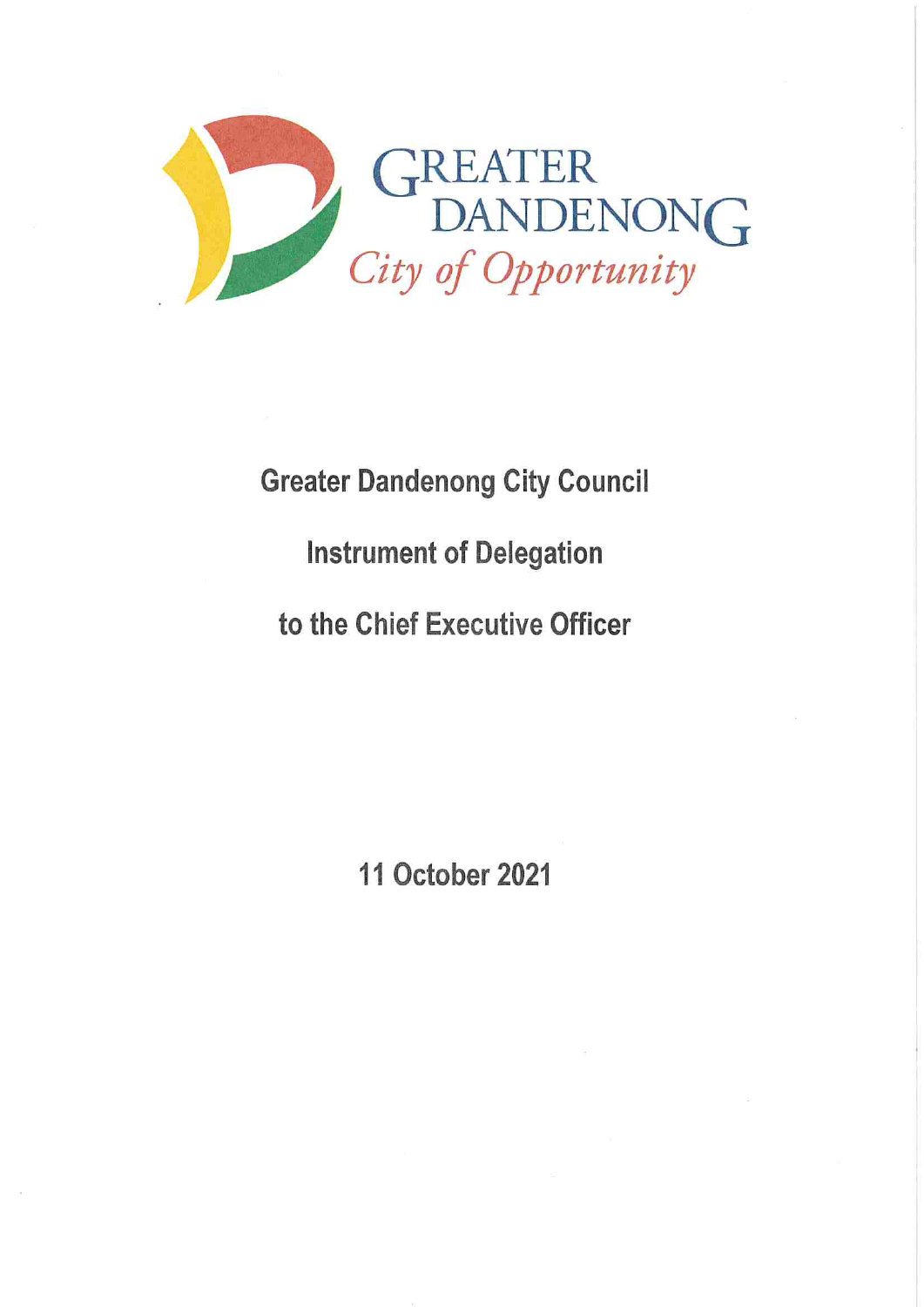## Instrument of Delegation

In exercise of the power conferred by s 11(1) of the Local Government Act 2020 (the Act) and all other powers enabling it, the Greater Dandenong City Council (Council) delegates to the member of Council staff holding, acting in or performing the position of Chief Executive Officer, the powers, duties and functions set out in the Schedule to this Instrument of Delegation,

AND declares that

- 1. this Instrument of Delegation is authorised by a resolution of Council passed on 11 October 2021;
- 2. the delegation;
	- 2.1 comes into force immediately the Common Seal of Council is affixed to this Instrument of Delegation;
	- 2.2 is subject to any conditions and limitations set out in the Schedule;
	- 2.3 must be exercised in accordance with any guidelines or policies which Council from time to time adopts; and
	- 2.4 remains in force until Council resolves to vary or revoke it.

The Common Seal of the Greater Dandenong ) City Council was hereunto affixed in the presence of:)

John Bennie PSM

Chief Executive Officer

rgela Councillor

11 0ctober 2021

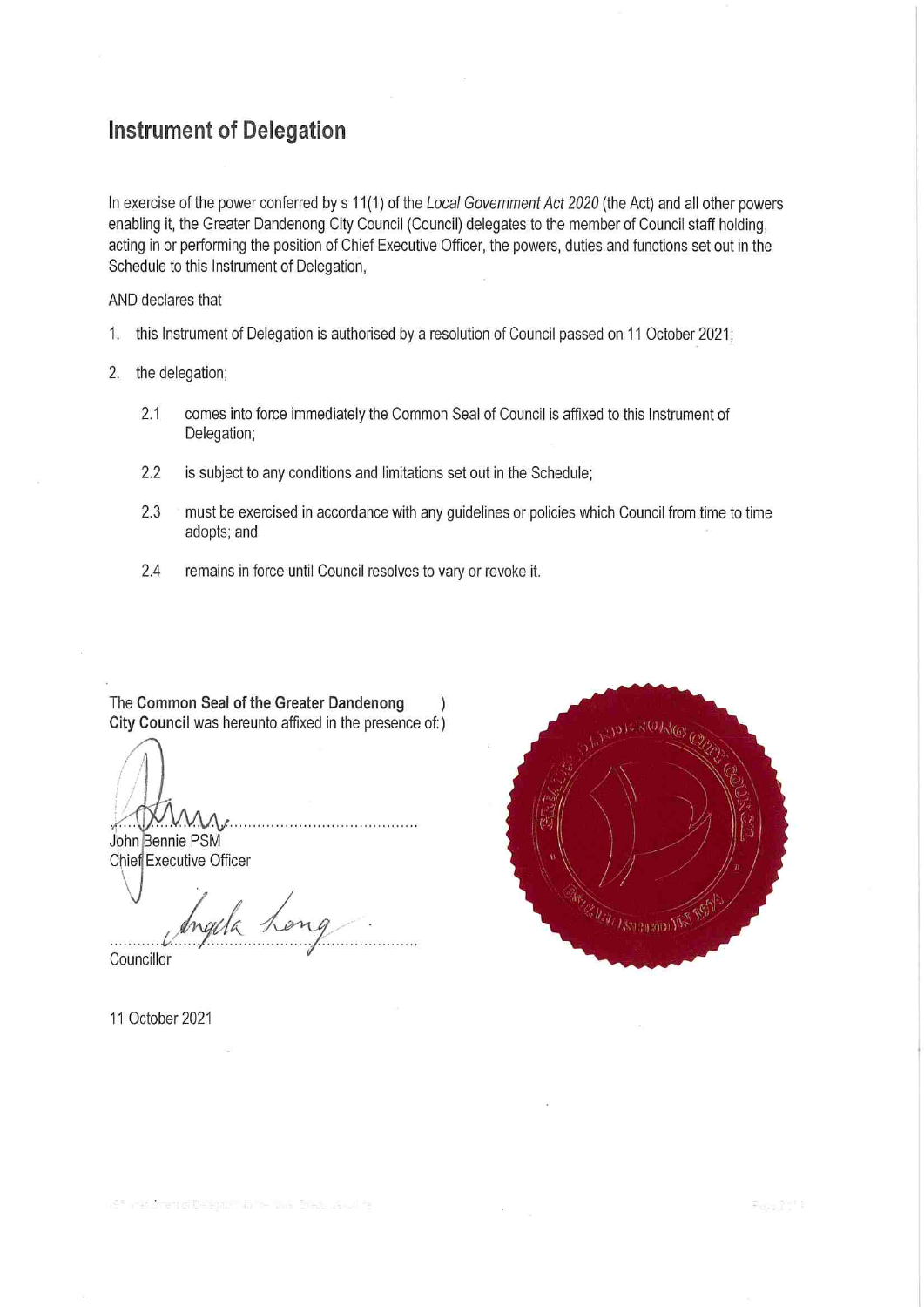## SCHEDULE

The delegate (Chief Executive Officer) has the power to:

- 1. determine any issue;
- 2. take any action; or
- 3. do any act or thing

arising out of, or connected with, any duty imposed, or function or power conferred on Council by or under any Act, subject to the following conditions and limitations:

## Conditions and Limitations:

The delegate must not determine the issue, take the action or do the act or thing:

- 1. if the issue, action, act or thing is an issue, action, act or thing which involves:
	- 1.1 entering into a contract exceeding the value of \$500,000 (noting that contracts between \$200,000 and \$500,000 are considered and approved bythe Tender Board which consists ofthe Executive Management Team and is chaired by the Chief Executive Officer);
	- 1.2 making any expenditure that exceeds \$500,000, unless it is expenditure;
		- (a) made under a contract already entered into; or
		- (b) is part payment of a contract that Council has resolved to enter into; or
		- (c) is expenditure which Council is, by or under legislation, required to make (such as, but not limited to, payment of insurance premiums or fire services levies); or
		- (d) expenditure required for the purchase of property on behalf of Greater Dandenong City Council; in which case, there is no financial limit. (Note: due discussion will be held with Councillors prior to such financial transactions.);
	- 1.3 appointing an Acting Chief Executive Officer for a period exceeding 28 days;
	- 1.4 electing a Mayor or Deputy Mayor;
	- 1.5 granting a reasonable request for leave under section 35 of the Act:
	- 1.6 making any decision in relation to the employment, dismissal or removal of the Chief Executive Officer;
	- 1.7 approving or amending the Council Plan;
	- 1.8 adopting or amending any policy that Council is required to adopt under the Act;
	- 1.9 adopting or amending the Governance Rules;
	- 1.10 appointing the Chair or the Members to a Delegated Committee;
	- 1.11 making, amending or revoking a Local Law;
	- 1.12 approving the Budget or Revised Budget;
	- 1.13 approving the borrowing of money;